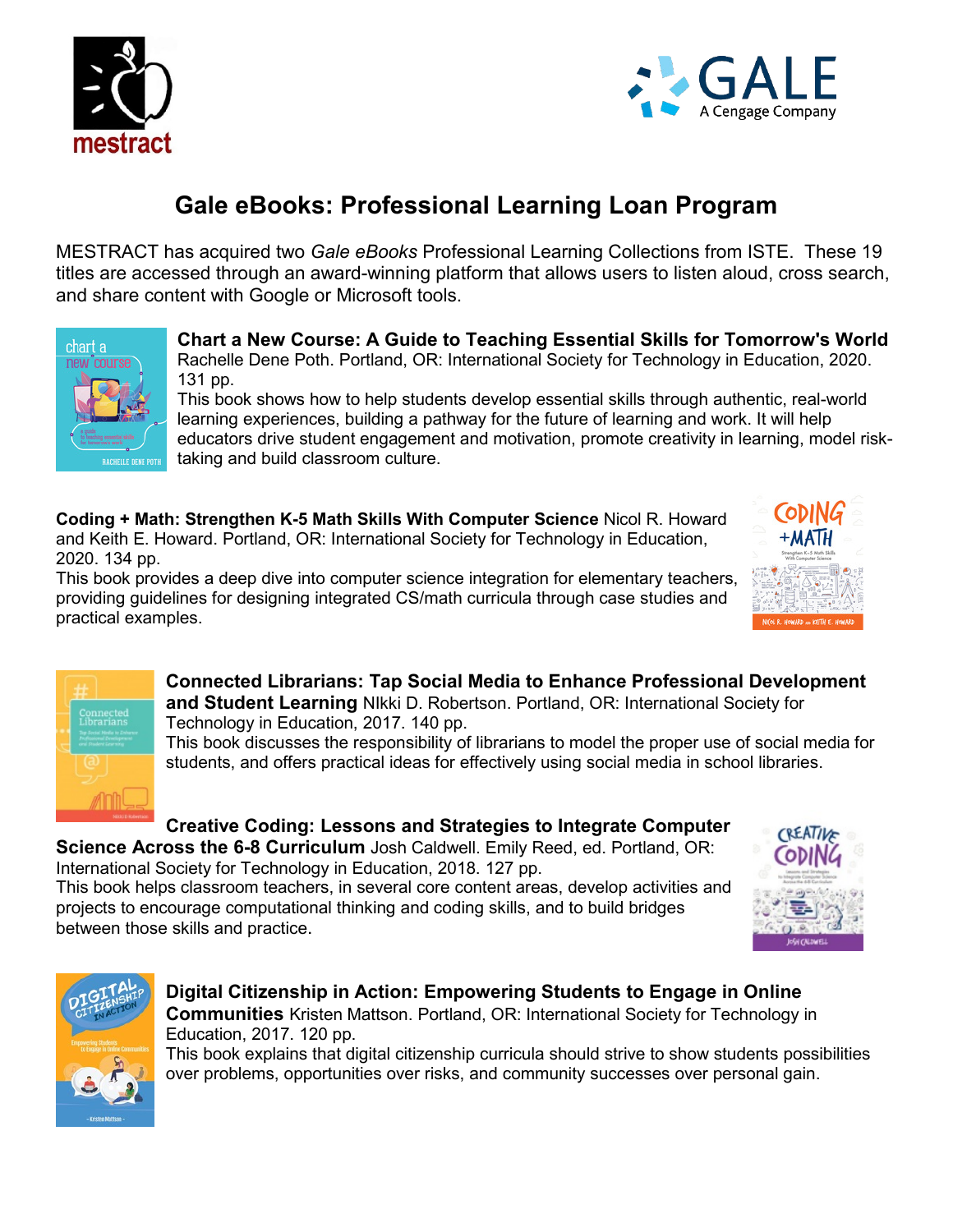





## **Dive into UDL: Immersive Practices to Develop Expert Learners** Kendra Grant and Luis Perez. Portland, OR: International Society for Technology in

Education, 2018. 178 pp. Universal Design for Learning (UDL) is a framework for designing instruction that meets the needs of every learner. This book provides an overview of UDL, showing how to offer flexibility in methods of presentation, student participation and expression to support high achievement for all students, including those with disabilities or limited English proficiency.

# **The EdTech Advocate's Guide to Leading Change in Schools** Mark

Gura. Portland, OR: International Society for Technology in Education, 2018. 125 pp. This book helps new and emerging tech coaches and school technology leaders embrace their roles, and guides them as they make important decisions and take meaningful steps to effectively participate in the education field's digital transformation. Explains how to shift from simply bringing technology into schools to identifying how the various elements of this changing landscape fit together to form an improved version of education.





### **Inspiring Curiosity: The Librarian's Guide to Inquiry Based Learning**

Colette Cassinelli. Portland, OR: International Society for Technology in Education, 2018. 168 pp.

This book is a practical guide for secondary school librarians as they collaborate with teachers and students to develop inquiry-based research projects. With success stories from librarians all over the U.S. illustrating how they've guided teachers and students through the research process, this book provides strategies for using memorable events to activate students' natural curiosity and activities for generating essential questions for exploration.

# **Learning Supercharged: Digital Age Strategies and Insights from the**

**EdTech Frontier** Lynne Schrum and Sandi Sumerfield. Portland, OR: International Society for Technology in Education, 2018. 235 pp.

This book looks at new ways to energize and engage students and how to employ the latest technologies in creative and innovative ways.





#### **Learning Transported: Augmented, Virtual and Mixed Reality for All Classrooms** Jaime Donally. Portland, OR: International Society for Technology in Education, 2018. 111 pp.

This book discusses the use of immersive technology – devices and software that provide augmented, virtual and mixed reality experiences – to enable students to go on virtual field trips, manipulate 3D objects and augment the world around them. Provides definitions, examples, comparisons and selection tips for augmented, virtual and mixed reality devices and platforms, lesson plans mapped to standards and content areas, and ideas for classroom use of immersive technology.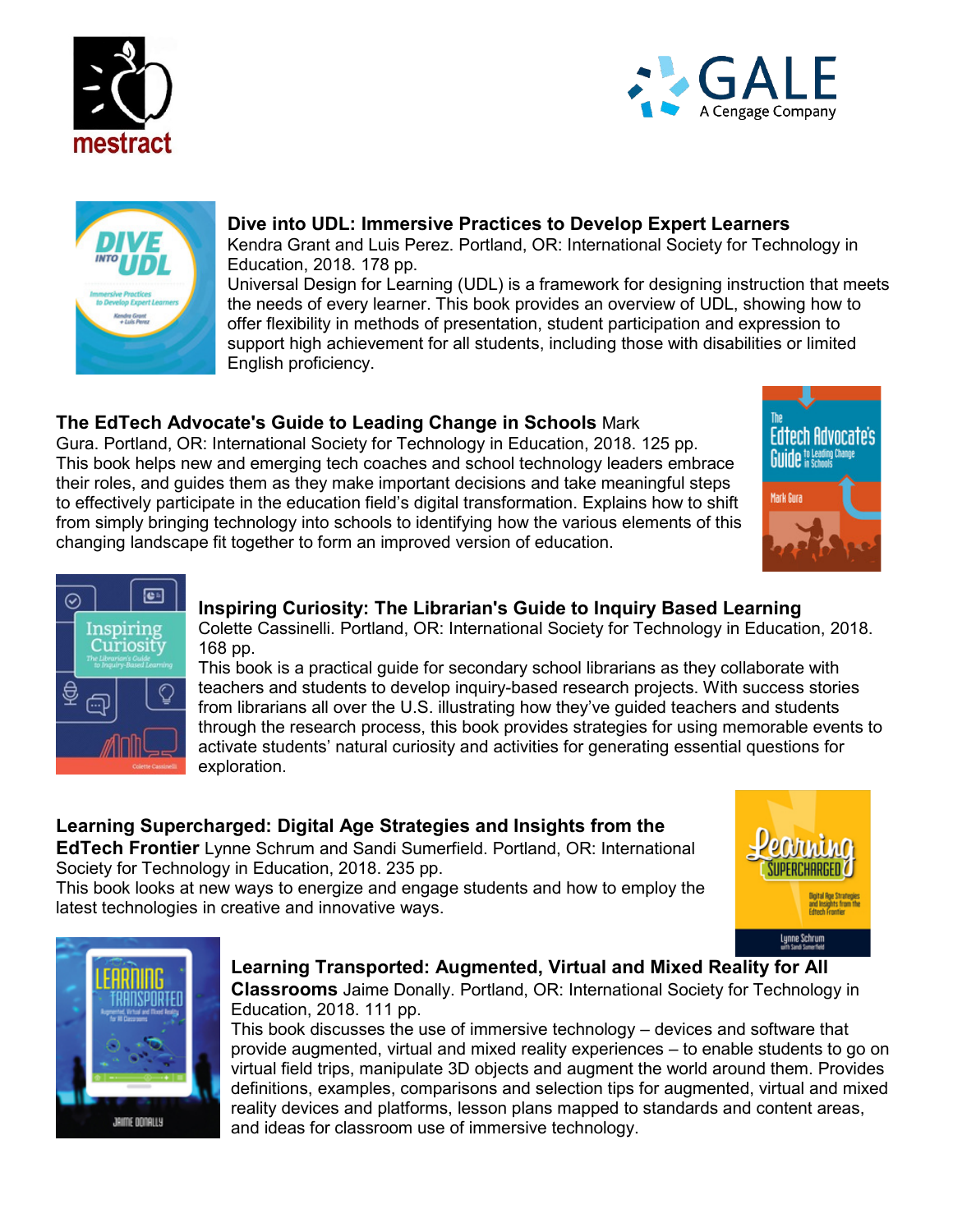





#### **The New Assistive Tech: Make Learning Awesome for All!**

Christopher R. Bugaj. Eugene, OR: International Society for Technology in Education, 2018. 257 pp.

This book details how to provide assistance to an education team by coaching them through an informed decision-making process for technology needs.

### **Nurturing Young Innovators: Cultivating Creativity in the Classroom,**

**Home and Community** Laura McLaughlin Taddei and Stephanie Smith Budhai. Portland, OR: International Society for Technology in Education, 2017. 161 pp. This book teaches how to engage families and communities in activities that create environments where creativity, innovation and collaboration are fostered and valued, and where technology is used to redefine learning and promote responsible risk-taking.





#### **Personalized Reading: Digital Strategies and Tools to Support All Learners** Michele Haiken and L. Robert Furman. Portland, OR: International Society for Technology

in Education, 2018. 155 pp.

The strategies and classroom-ready ideas in this book will help secondary educators incorporate technology to promote reading, critical thinking and digital literacy.

**Reimagining Library Spaces: Transform Your Space on Any Budget** Diana Rendina. Portland, OR: International Society for Technology in Education, 2017. 168 pp.

This book discusses how librarians can make smart and efficient updates to their school library space that encourage the use of technology to improve student learning.





#### **Rev Up Robotics: Real-World Computational Thinking in the K-8 Classroom**

Jorge Valenzuela. Portland, OR: International Society for Technology in Education, 2020. 172 pp.

This cross-curricular book shows how to incorporate robotics in tandem with computational thinking into content area lessons or electives. Parts cover the basics, define robotics, share real-world applications, and show how to teach foundational skills, then show robotics in practice, provide lesson plans mapped to standards, offer pedagogy and teaching strategies backed by research, and approaches to project-based learning and after-school clubs or robotics competitions.